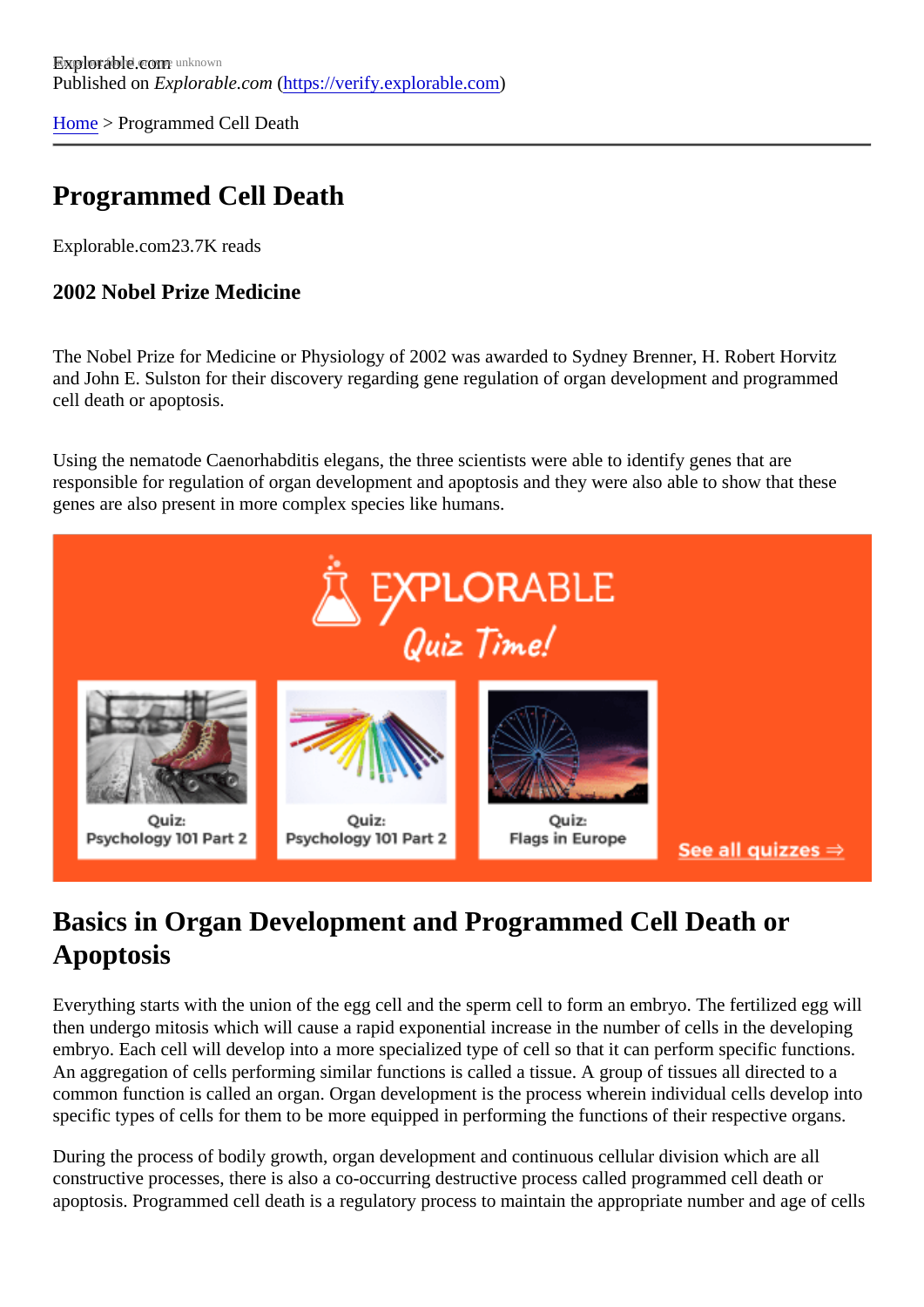present within a tissue. There must always be a balance between cellular division and cell death to ensure viability of the species.

# The Researchers Who Contributed to the Discovery

Sydney Brenner was born on the 13th of January 1927 in Germiston, South Africa. He immediately became addicted with chemistry and collected test tubes and other glassware at home. He then decided to pursue medicine and took courses on Anatomy and Physiology. He became the director of Medical Research Council Laboratory of Molecular Biology in England.

H. Robert Horvitz was born on the 8th of May 1947. He finished his M.A. and Ph.D. in Biology at Harvard University. He then became a professor of Biology in MIT Cambridge and an Investigator in Howard Hughes Medical Institute, MIT. He also received numerous awards like Spencer Award in Neurobiology, U.S. Steel Foundation Award in Molecular Biology and Ciba-Drew Award for Biomedical Science.

John E Sulston was born on the 27th of March 1942. He is the son of an Anglican priest and a teacher of English. He got a scholarship to Merchant Taylors and immediately loved the sciences. He then studied at Cambridge with another scholarship. In 1963, he finished his B.A. at the University of Cambridge. Three years after, he finished his Ph.D. in the same university.

### Contributions to the Discovery

### Sydney Brenner and C. Elegans

Sydney Brenner was the pioneer of the entire series of researches. He was the one who established [Caenorhabditis elega](http://sandwalk.blogspot.com/2008/09/nobel-laureates-sydney-brenner-robert)ns as the ideal and most suited organism for their experimental trials. He thought that if he wanted to observe organ development and cell death, he cannot use unicellular models like yeas and bacteria since it is very difficult to study organ development and the interplay between different cells in such organisms. Furthermore, he noted that using mammals in his study will also be difficult since the organism is too complex and there is enormous number of cells that must be studied. He wanted to limit h study to a manageable organism and he chose to use the nematode C. Elegans since it is not too compler too simple.

The worm is approximately 1mm long, has a short generation time and is transparent allowing direct viewing of cell division under the microscope. In his studies in the early 1970s, he was able to show that specific gene mutations can be induced in the genome of the worm by using the chemical EMS or ethyl methane sulphonate. By the use of this method, he was able to induce specific gene mutations that cause direct effects on organ development.

#### John Sulston and C. Elegans Cell Lineage

A few years after the study of Brenner on C. elegans, John Sulston developed techniques to view the proce of cellular division from the fertilized egg of C. elegans to the 959-cell adult worm. He specifically targeted the development of the nervous system of the worm. He was able to conclude that the cell lineage is invariant. This means that all the worms he observed underwent exactly the same process of cell division and differentiation. He also noted that during the process of cellular differentiation, there is a co-occurring cellular death that is tightly regulated by the organism. Furthermore, he was able to distinctly identify steps in cellular death and a gene that participat[es in programmed cell dea](http://en.wikipedia.org/wiki/Programmed_cell_death)t<sup>ha</sup>l, nuc-1 gene. His succeeding studies showed that the nuc-1 gene was responsible for the degradation of the genetic materials in the dead cell.